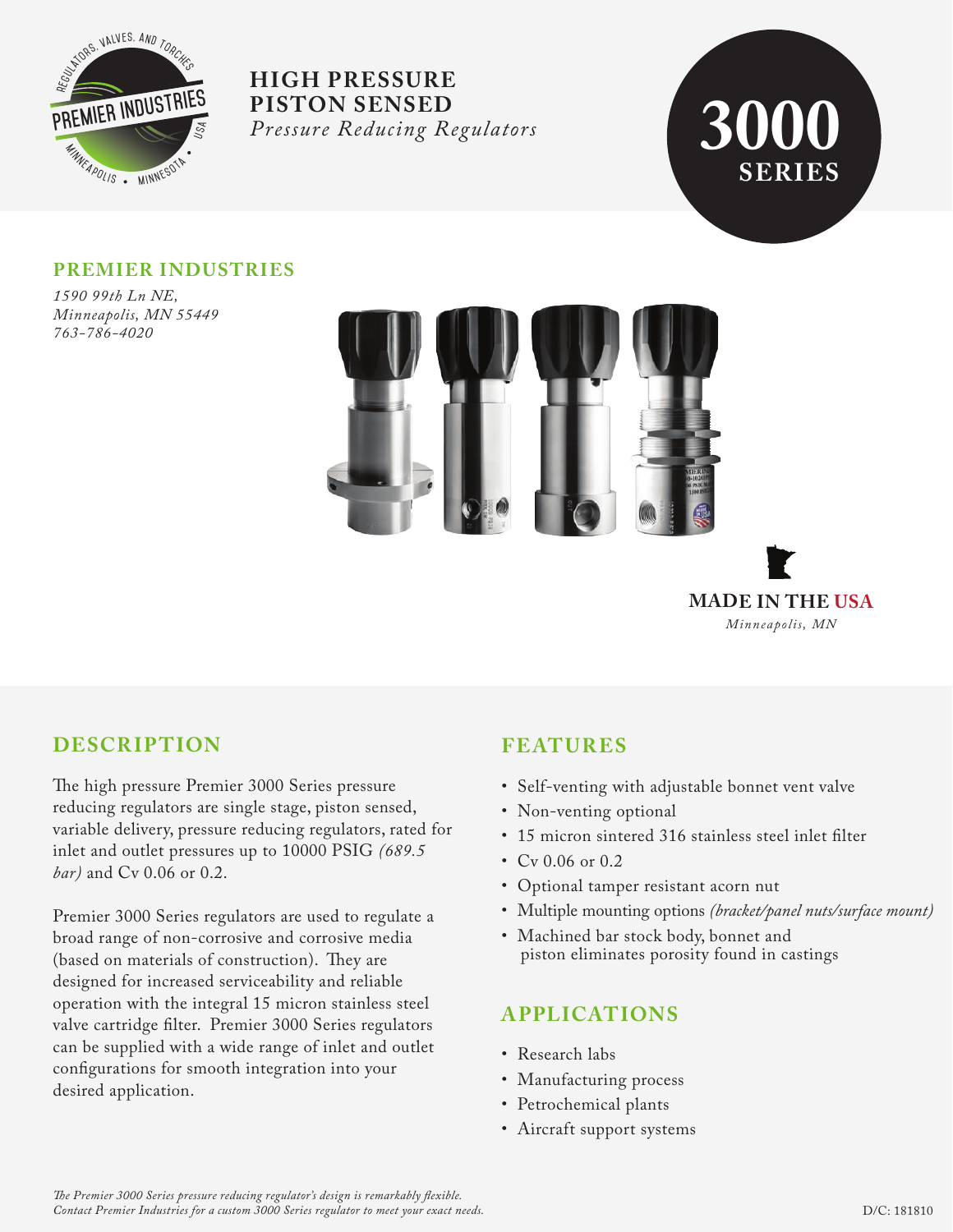



## **SPECIFICATIONS**

- **MAXIMUM INLET PRESSURE (brass):** 6000 PSIG *(413.7 bar)*
- **MAXIMUM INLET PRESSURE (SS):** 10000 PSIG *(689.5 bar)*
- **CONTROL PRESSURE RANGES:**
	- 5-300 PSIG *(0.35-20.7 Bar)*,
	- 5-400 PSIG *(0.35-27.6 Bar)*,
	- 5-500 PSIG *(0.35-34.5 Bar)*,
	- 5-800 PSIG *(0.35-55.2 Bar)*,
	- 5-1000 PSIG *(0.35-68.9 Bar)*,
	- 10-1500 PSIG *(0.69-103.4 Bar)*,
	- 15-2500 PSIG *(1.0-172.4 Bar),*
	- 25-4000 PSIG *(1.7-275.8 Bar)*,
	- 50-6000 PSIG *(3.4-413.7 Bar),*
	- 100-10000 PSIG *(6.9-689.5 Bar)*
	-
- **FLOW** (Cv): 0.06 or 0.2

## **MATERIALS OF CONSTRUCTION**

#### • **BODY OPTIONS** :

- SAE 360 brass,
- 316 Stainless Steel,
- **BONNET OPTIONS**:
	- SAE 360 brass,
	- 17-4 Stainless Steel
	- 316 Stainless Steel
- **WETTED, OTHER**: 316 Stainless Steel, 17-4 Stainless Steel
- **SEAL OPTIONS**: Viton-A®, Buna-N, EPDM, Kalrez®

 *(Contact factory for Kalrez® pricing) other compounds available upon request*

• **BACK-UP RINGS**: PTFE & PCTFE

#### • **VALVE SEAT OPTIONS**:

- Vespel® *(10000 psig max inlet)*
- PEEK® *(6000 psig max inlet)*
- PCTFE *(3000 psig max inlet)*

 *(Standard 30-10212 SEAT: Vespel®)*

### **PORTING**

- **INLET PORTING**:
- 1/4" FNPT *(standard)*
- **OUTLET PORTING**:
	- 1/4" FNPT *(standard)*

*See the table on page 4 for other porting options (P/N 30-10212)*

## **OPTIONS**

- Gauges
- Private label
- Panel mounting bracket: *P/N: 30-10059 (Ø2.15 panel hole)*
- Panel mounting nuts: *P/N: 30-10189 (Ø2.28 panel hole)*
- Tamper resistant acorn nut *(P/N: 30-10000, or 30-10212)*
- Captured vent port model *(P/N: 30-10206)*

 $\cdot$ Ø2.12 *(Part number 30-10000 shown above)*

 $\blacksquare$ 

Ø2.68

3.84

7.0



*(Part number 30-10212 shown above)*

2.98

Ø3.23

9/16" M.P. & H.P.

#### **OP TIONAL PANEL MOUNTING BRACKET**

FLATS

*(for Ø2.12 body or mounting bracket style regulator body)*



*(Part number 30-10059 shown above)*

*Vespel® Kalrez® & Viton-A® are registered trademarks of E.I.duPont de Nemours and Company PEEK® is a registered trademark of Victrex PLC* D/C: 200203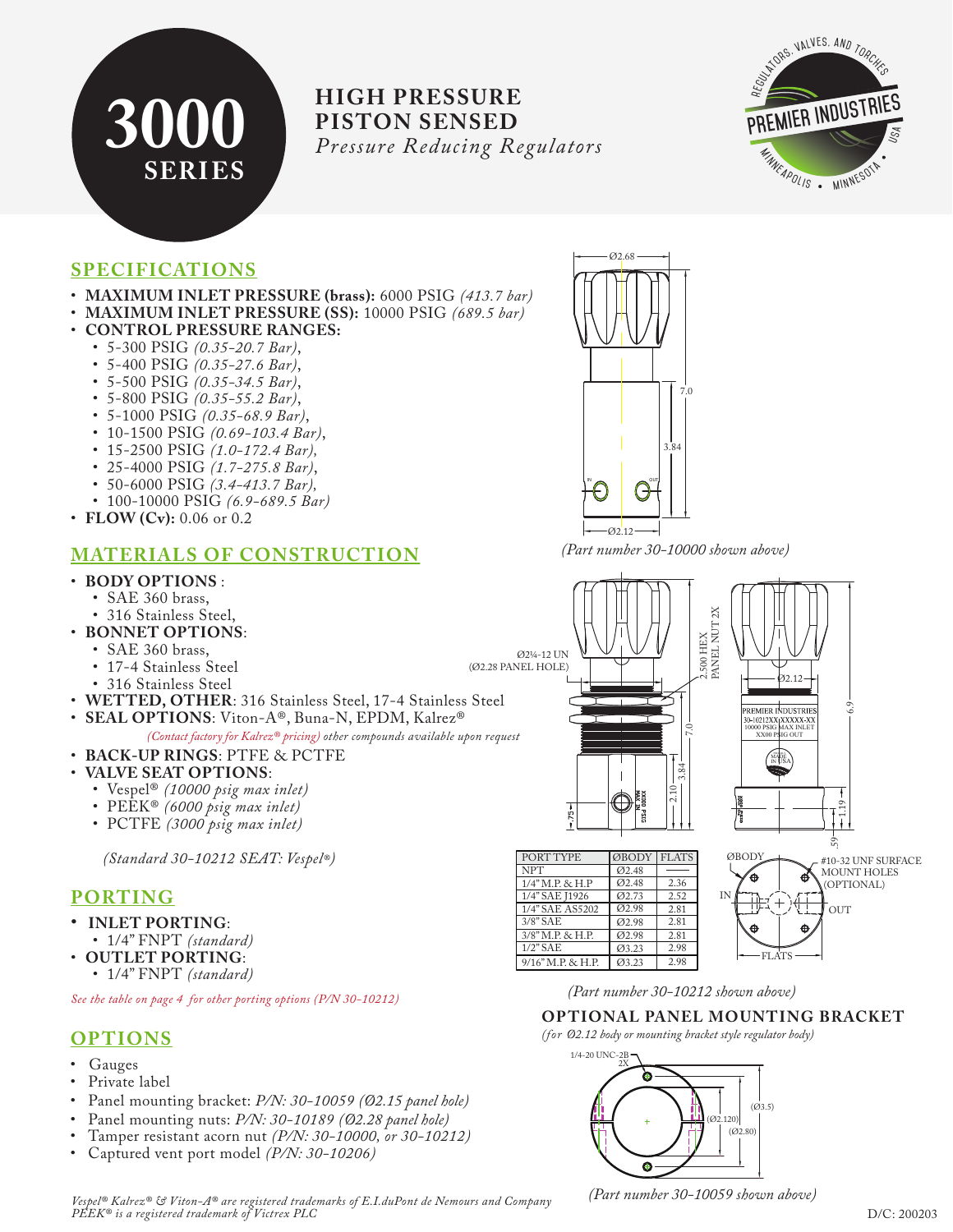

# **SERIES**

| PART#    | $\equiv$ | $\blacksquare$ | $\overline{2}$ | $\mathbf{R}$<br>w | $\Box$ 4' | l – I | 56 |   | 57 | MODS' |
|----------|----------|----------------|----------------|-------------------|-----------|-------|----|---|----|-------|
| 30-10000 | -        |                |                |                   |           | -     |    | - |    |       |

| Ш                       | <b>BODY/BONNET MATERIALS</b><br>(MAX. INLET PRESSURE)                                    | 3                            |
|-------------------------|------------------------------------------------------------------------------------------|------------------------------|
| $\mathbf{1}$            | SAE 360 Brass Body & Bonnet<br>(6000 PSIG / 413.7 Bar)                                   | B                            |
| $\overline{2}$          | 316SS Body, 17-4SS Bonnet<br>$(10000 \, PSIG / 689.5 \, Bar)$                            | $\overline{A}$               |
| 3                       | 316SS Body & Bonnet<br>$(10000 \, PSIG / 689.5 \, Bar)$                                  | $\mathbf{1}$                 |
| $\overline{\mathbf{4}}$ | SAE 360 Brass Body & Bonnet<br>(3000 PSIG / 206.8 Bar)<br>*Rated for select CGA fittings | $\bf{0}$                     |
| 5                       | 316SS Body, 17-4SS Bonnet<br>(3000 PSIG / 206.8 Bar)<br>*Rated for select CGA fittings   | $\overline{2}$               |
| $\overline{2}$          | PORTING CONFIGURATION<br>(1/4 FNPT)                                                      | 3<br>$\overline{\mathbf{4}}$ |
| $\overline{C}$          |                                                                                          |                              |
| S                       |                                                                                          | 5                            |
| E                       |                                                                                          | 6                            |
| D                       |                                                                                          | 7                            |
| A                       |                                                                                          | 4                            |

| 3                      | <b>OUTLET</b><br><b>PRESSURE</b>                                |
|------------------------|-----------------------------------------------------------------|
| B                      | 0-300 PSIG<br>$(0-20.7 Bar)$                                    |
| $\mathbf{A}$           | 0-400 PSIG<br>$(0-27.6 \; Bar)$                                 |
| 1                      | 0-500 PSIG<br>$(0-34.5 \, Bar)$                                 |
| $\bf{0}$               | 0-800 PSIG<br>$(0-55.2 Bar)$                                    |
| $\overline{2}$         | 0-1000 PSIG<br>$(0-68.9\,Bar)$                                  |
| 3                      | 10-1500 PSIG<br>$(0.69 - 103.4 Bar)$                            |
| $\boldsymbol{\Lambda}$ | 15-2500 PSIG<br>$(1.0 - 172.4 Bar)$                             |
| 5                      | 25-4000 PSIG<br>$(1.7 - 275.8 \text{ Bar})$                     |
| 6                      | 50-6000 PSIG<br>$(3.4 - 413.7 Bar)$                             |
| 7                      | 100-10000 PSIG<br>$(6.9 - 689.5 Bar)$<br>(stainless steel only) |
|                        | <b>FLOW</b><br>(Cv)                                             |
| $\bf{0}$               | $Cv$ 0.06                                                       |
| $\overline{2}$         | $Cv$ 0.2                                                        |

| 56             | <b>O-RINGS</b>                                                  |
|----------------|-----------------------------------------------------------------|
| 00             | <b>BUNA-N</b>                                                   |
| 02             | VITON-A®                                                        |
| 05             | <b>EPDM</b>                                                     |
| 11             | <b>KALREZ®</b><br>(Contact factory for pricing)                 |
| 12             | NITRILE,<br>LO-TEMP                                             |
|                | (Consult factory for other options)                             |
|                | <b>VALVE SEAT</b>                                               |
| 0              | VESPEL <sup>®</sup><br>(10000 psig max inlet)                   |
| 1              | <b>PEEK®</b><br>(6000 psig max inlet)                           |
| $\overline{2}$ | PCTFE<br>(3000 psig max inlet)<br>(Contact factory for pricing) |
|                | <b>MODIFICATIONS</b>                                            |
| <b>Blank</b>   | None                                                            |
| G <sub>1</sub> | Consult factory                                                 |
| <b>NV</b>      | Non-venting                                                     |
| $\mathbf{ANT}$ | Acorn nut                                                       |
| NV/N           | Non-venting, NACE<br>MR0175 compliant                           |

#### *10000 PSIG MAX INLET (STAINLESS STEEL) 6000 PSIG MAX INLET (BRASS)*

*e end user is responsible to ensure adequate ttings are used to connect regulator to plumbing.*

*Vespel® Kalrez® & Viton® are registered trademarks of E.I.duPont de Nemours and Company PEEK® is a registered trademark of Victrex PLC*